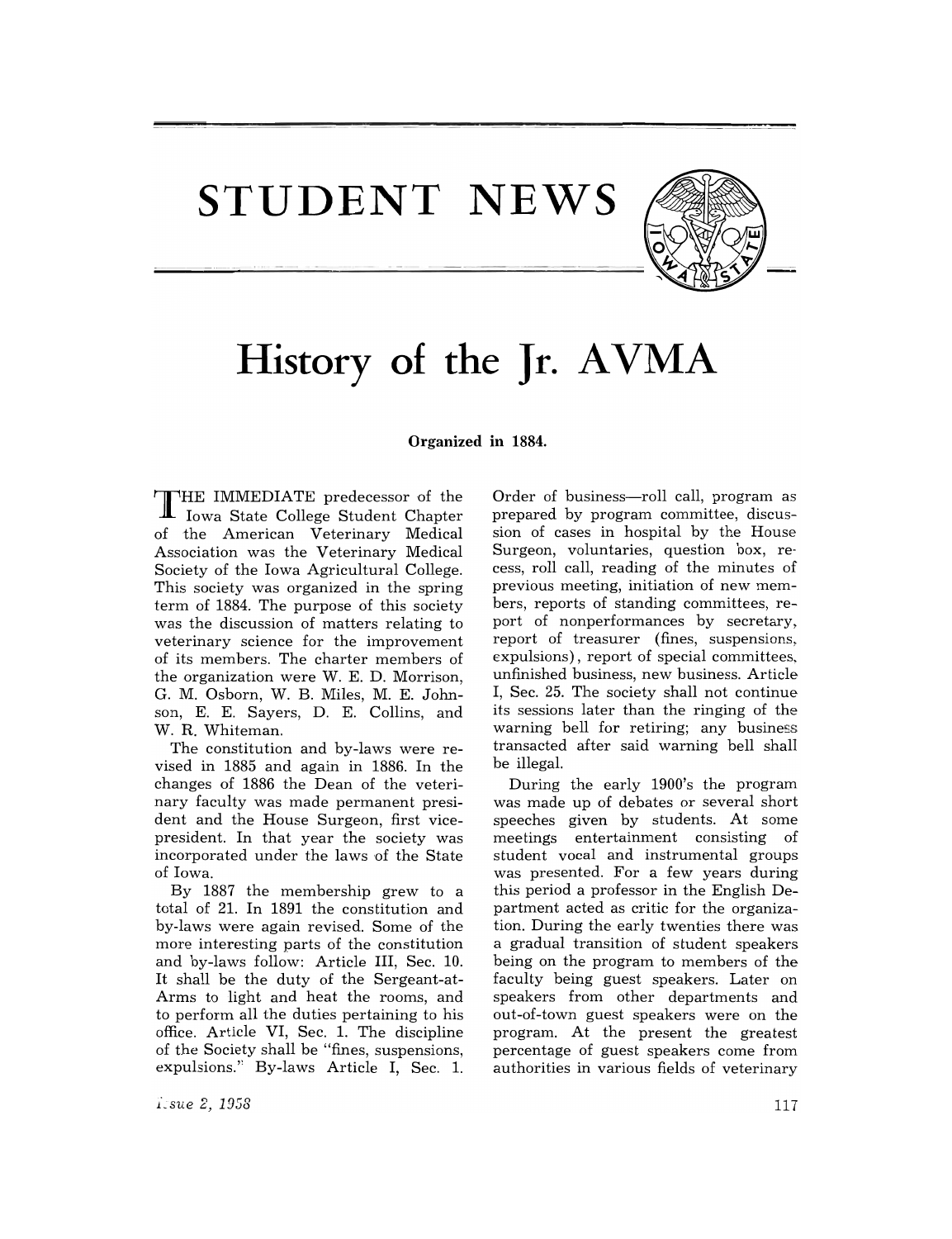medicine other than Iowa State College faculty members, although they are still called upon occasionally to speak.

In the minutes of a meeting in 1927 there was a discussion given on changing the name of Iowa State College to Iowa State University. A list of resolutions was drawn up in an effort to bring about this change. A copy of these resolutions was sent to Dean Stange, the Iowa State Daily and the secretary of the State Board of Education. Their efforts were all in vain as there is still agitation for this change to be made.

During the 1930's there was a mixer held each fall at which members of the faculty and student body got acquainted. Some of the high-lights of this mixer were the introduction of the faculty to the freshmen, the freshman-sophomore tussle and a story-telling feud between two members of the faculty. The freshman-sophomore tussle was a friendly gang fight between the freshmen and sophomores that really whetted their appetites for the big feed that followed. The object of this contest was a white flag flying on top of a greased pole. This was held in the college meat laboratory. This event has since been replaced by the annual fall banquet.

In 1936 a resolution was drawn up by the Jr. AVMA urging that the new clinic building be named, "The Charles Henry Stange Memorial Veterinary Clinic" in memory of the late Dean Stange. This resolution was submitted to the Iowa State Board of Education, the president of Iowa State College and the heads of the departments of the veterinary division. The Board of Education approved the resolution that spring, and the clinic was so named.

In 1939 the Jr. Chapter of the AVMA decided to adopt the newly-formed *Veterinary Student* as its official publication. In 1941 an amendment was made to the constitution to make it the official publication.

In 1939 the chapter adopted a constitution uniform for all student chapters of the AVMA which was very similar to the old constitution. It provided for a closer relationship between the local chapter and the national organization. The honorary president and honorary secretary from the faculty was eliminated and a faculty advisor was substituted.

In 1943 the chapter formed the Veterinary Student Library. In 1948 an auxiliary to the Iowa State Student Chapter of the AVMA was formed. In 1949 the chapter voted to sponsor the first annual Iowa State Veterinary Alumni Homecoming and Reunion, which was held on Oct. 13, 1949. This event has been held every year since then on the Saturday of Homecoming. Also in 1949 the chapter voted to change the name of its official publication from *Veterinary Student* to *ISC Veterinarian.* 

In 1950 an amendment was made to the constitution to form an educational committee to give suggestions to the faculty education committee as to changes in the curriculum. Some of the recent changes in the curriculum first suggested by this committee are (1) a senior anatomy course, (2) a senior poultry pathology.course, (3) a survival surgery course in large and small animal surgery for seniors and (4) a non-survival surgery course for juniors.

In 1953 the chapter organized a preveterinary club patterned after the Jr. AVMA with a member of the parent club acting as advisor. The club has be· come very popular and attendance at the meetings is very good. Members of the faculty of the veterinary division are usually guest speakers.

There has been no major changes in the chapter in the past few years. The members have been kept busy with the many routine matters of business. Each fall the chapter sponsors a student-faculty banquet. At Christmas time it holds a party for members of the faculty and their families and for students and their wives or dates. Each spring the chapter puts on a divisional dance and later on a student-faculty picnic. The chapter maintains a very fine library in the new diagnostic building and sponsors the *ISC Veterinarian.* Each year a member is sent to the National AVMA Convention as a chapter delegate. Besides this, once a month there is a regular meeting of the

*Iow'a State College Veterinarian*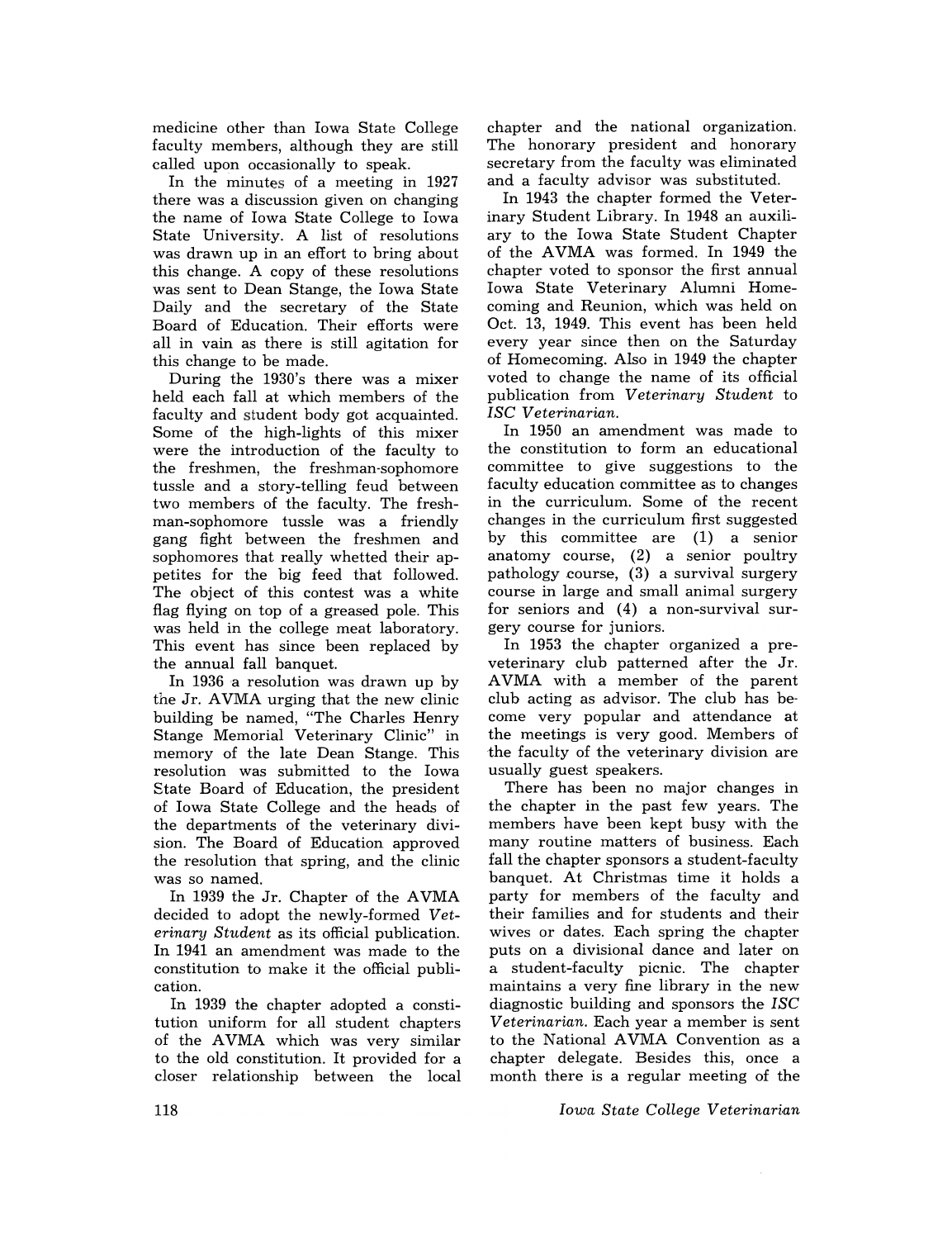chapter. At each meeting an authority in some phase of veterinary medicine is the guest speaker.

The ISC Student Chapter of the American Veterinary Medical Association has come a long way since the original organization was founded back in 1884 and it is destined to continue to be a factor in help to graduate competent veterinarians from Iowa State College in the future.

- Gene Scallon '58

### PRE-VET CLUB

Now in its sixth year of existence, the Pre-Veterinary Club is gradually gaining recognition as one of the leading departmental clubs on campus. The Club now has 135 members and is an active member of the newly organized nationwide Idea Exchange Group of Pre-Veterinary Medicine Clubs.

Highlights in this year's program schedule of guest speakers include prominent men in the field of Veterinary Medicine: 1. A. Merchant, Dean of Veterinary Medicine, Iowa State College; Dr. R. E. Ruggles, treasurer of the National AV MA and past president of the American Animal Hospital Association; Dr. Chester D. Lee, Extension Veterinarian, Iowa State College; and professors in the Division of Veterinary Medicine.

Other programs include tours of the veterinary school, observations of experimental results of operations, an annual smoker with entertainment by some of the talent groups on campus, sponsorship of an open house at Veishea and an annual spring picnic.

The Pre-Veterinary Club was organized to create a closer relationship between the pre-veterinary students and the Division of Veterinary Medicine. Other objectives of the club are to stimulate interest in veterinary medicine and to offer counseling service to pre-veterinary students by senior veterinary medicine students.

-Ron Beckman '59

*Issue* 2, 1958

### SENIOR WIVES GO TO CLASS

As in previous years, the wives of the seniors had the opportunity to attend evening classes and enjoy informative talks on various subjects that should aid them and their husbands after graduation. The ladies were quite enthusiastic about the program which included the following speakers and their subjects: Mrs. James Bailey, helpful information for wives who will assist in the office; Dr. Margaret Sloss, women in veterinary medicine; Dr. Phil Pearson, preparation and sterilization of instruments and equipment for surgery, care of instruments, and nomenclature; Dr. Durwood Baker, anesthesia and restraint of small animals and meeting emergencies; Dean 1. A. Merchant, ethics and laws in veterinary medicine; Mr. Hirschburg of Hirschburg-Gilchrist Law Firm, business aspects; Dr. and Mrs. B. W. Kingrey, large animal laboratory technics.

## Winter **Smoker**

The annual winter smoker of the Iowa State Chapter of the Junior American Veterinary Medical Association was held in the Great Hall of the Memorial Union at Iowa State College on Wednesday, Feb. 5, 1958, at 7: 30 p.m.

Election of officers for the coming term was held and the results were as follows: president-elect, William Speer; vice-president, Robert Billiar; secretary, Terry Watts; critic, Terry Fitzpatrick.

Entertainment between the ballotings was in the form of skits imitating various members of the faculty given by members of the junior class and were under the able direction of Terry Fitzpatrick.

After the entertainment, Warren Bohnhoff, the retiring president, surrendered the gavel to the new president, Merle Lockwood, for the coming term.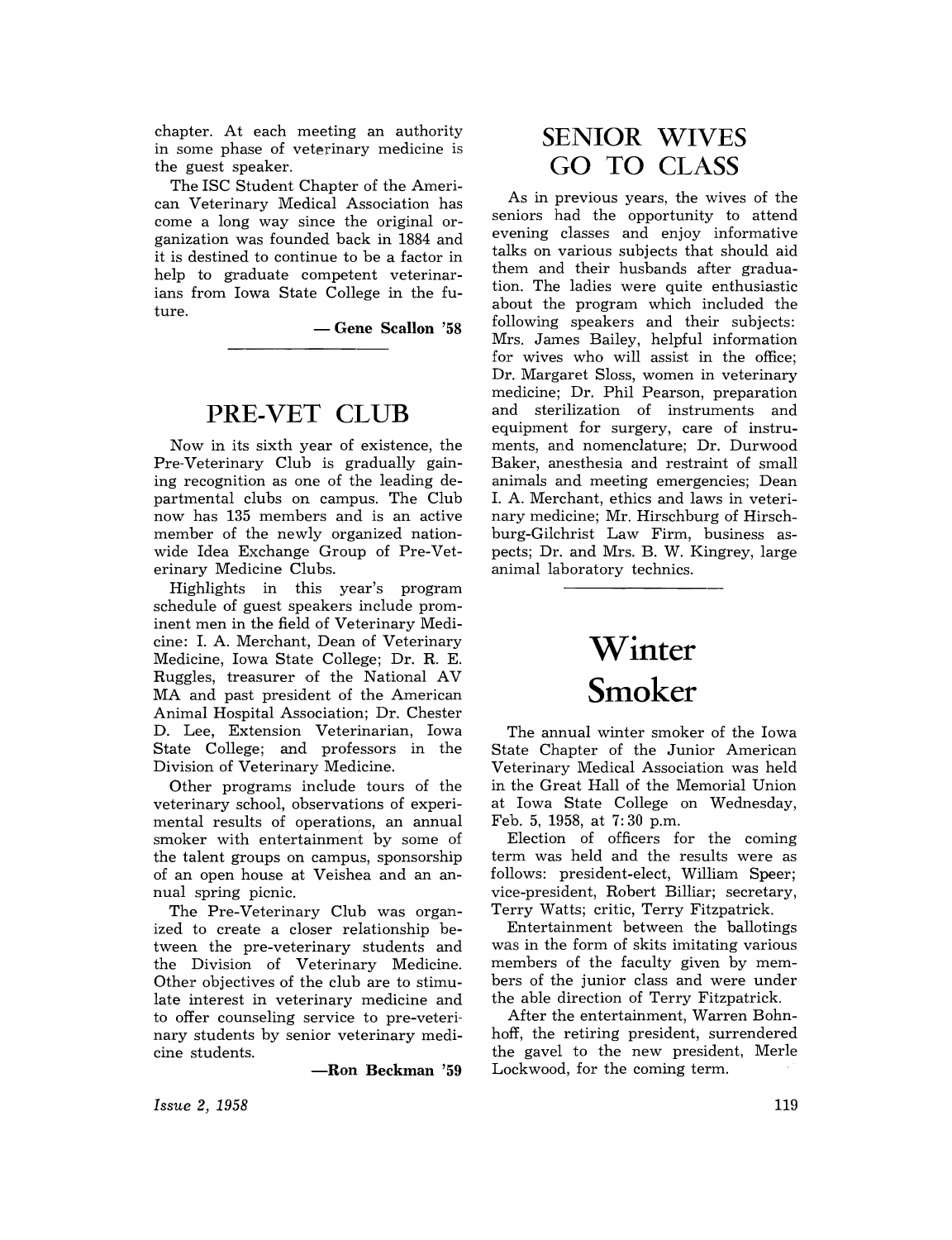### CLASSOF'58

Mr. and Mrs. Robert Billiar announce the birth of a girl, Suzanne, at the Mary Greeley Hospital in Ames on Dec. 16, 1957.

A boy, Rodney Lee, was born to Mr. and Mrs. Rodney E. Hall on Nov. 12,1957, at Mary Greeley Hospital in Ames.

On Dec. 16, 1957, Fred Wood and Jeannine Freeman were married at New Virginia, Iowa. They now reside at 4100 East Broadway in Des Moines.

A boy was born to Mr. and Mrs. Lawrence Birchmier on Nov. 18, 1957 at Mary Greeley Hospital in Ames. The baby's name is Joel Alan.

Mr. and Mrs. Tom Speas announce the birth of a boy, Michael William, on Oct. 12, 1957, at Marshalltown, Iowa.

Mr. and Mrs. Wayne Steckelberg announce the birth of a son, Daniel Wayne. He was born on February 17, at Mary Greeley Hospital in Ames.

Class officers for the second term are Phil Slavens, class representative, and Tom Speas, secretary-treasurer.

Jerrold Hix was named to intern at Angell Memorial Hospital in Boston. His internship will begin July 1, 1958, and will be for a 15-month period. Only six seniors in the United States are selected annually for such positions.

### CLASS OF '59

William Pewsey and Barbara Lou Cundiff were married Dec. 29, 1957, at Storm Lake, Iowa.

Terry Fitzpatrick and Nancy Halverson were married Dec. 22, 1957, at Osage, Iowa.

A daughter, Jill Marie, was born to Merle and Helen Lockwood on Jan. 9, 1958, at Mary Greeley Hospital, Ames, Iowa.

A son, Todd Gaylord, was bord to Phil and Nancy Finney on January 2, 1958.

Class officers for the second term are Ray Abel, class representative, and Jim Smith, secretary-treasurer.

### CLASS OF '60

Merle Dudley married Donna Dee Tinkham on Dec. 22,1957, in Ames, Iowa.

Terry Palmer was married to Janet Ross in West Chester, Iowa, on Dec. 25, 1957.

Byron and Glenna Winter announce the birth of a son, David Crain, at Mary Greeley Hospital, Ames, on Jan. 24, 1958.

Ken and Sara Lee Hook announce the birth of a son, David Spregue, on Dec. 14, 1957, at Iowa Methodist Hospital in Des Moines.

Class officers for the second term are Don Anderle, class representative, and Lowell Roberts, secretary-treasurer.

### CLASSOF'61

Bill and Janet Coder announced the birth of a son, James William, born on Dec. 16, 1957.

Mr. and Mrs. Burton Wolf announce the birth of a girl, Molly Jean, born Dec. 18,1957.

A son, Steven Jeffrey, was born to James and Mary Lou Miller on Dec. 18, 1957.

Class officers for the second term are Bill Cusick, class representative, and Richard Dillman, secretary-treasurer.

 $Iowa State College Vectorian$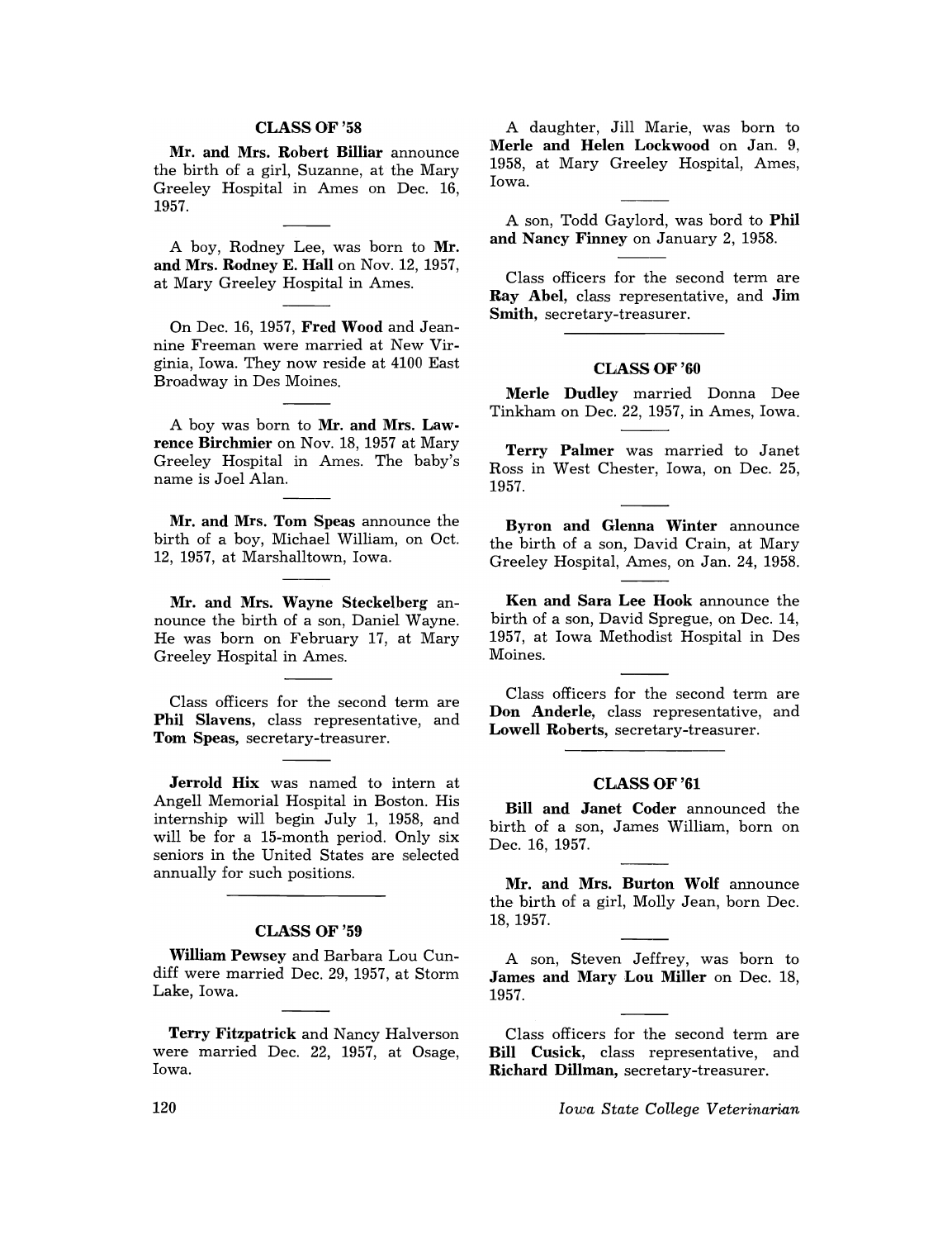# **'Veterinarian' Established** • **In 1938**

*Starts Student Loan Fund on Twentieth Anniversary* 

THE IOWA STATE COLLEGE VET-ERINARIAN, known as THE VETER-INARY STUDENT until 1950, recently established a loan fund for students in veterinary medicine. The fund was started with \$1200.00 and it is hoped that the publication can add to it yearly; alumni contributions may also be designated for this fund. Juniors and seniors in veterinary medicine find the long-term student loans of invaluable assistance, and in some instances such loans have kept them in college. The establishment of this student loan fund is significant on the publication's twentieth anniversary for two reasons: it gives to the students something extra for their work on the magazine; alumni who have worked on the publication during the past 20 years should be proud of their contribution. Special recognition goes to two alumni, Dr. W. D. Daugherty and Dr. A. H. Seeley, who started the publication when they were students; and to Dr. George R. Fowler, faculty advisor, who, as Dr. Daugherty writes, "was the main reason for our plans working out."

Prior to 1938 the desire for a veterinary division publication could be classified, along with the weather, as one of those things that everybody talks about but nobody does anything about. The veterinary portion of the student registration fee which was ear-marked for student publications was channeled to the Division of Agriculture. They in turn provided the veterinary students with free copies of their magazine. The veterinary students felt that the IOWA AGRICULTUR-IST was not edequate for their needs, yet they were not allowed a section for veterinary medicine in it. Al Seeley and Bill Daugherty were so aroused that they decided to go all out to get permission to start a divisional publication.



#### First Issue.

They discussed the proposal with Doctor Fowler, who recalls that this was in the Union when he joined them for a cup of coffee. Doctor Fowler did not discourage their proposal and generously agreed to work with them as faculty advisor. They next contacted Dean Murray, who advised them that it would be necessary to get the approval of the Administrative Board. Dean Helser, chairman of the board, asked them to write a letter covering their proposal which he could present to the board. They had anticipated this request and left such a letter with him.

Doctor Seeley writes, "We got an affirmative answer from the Administrative Board a week or two before the

*Issue* 2, 1958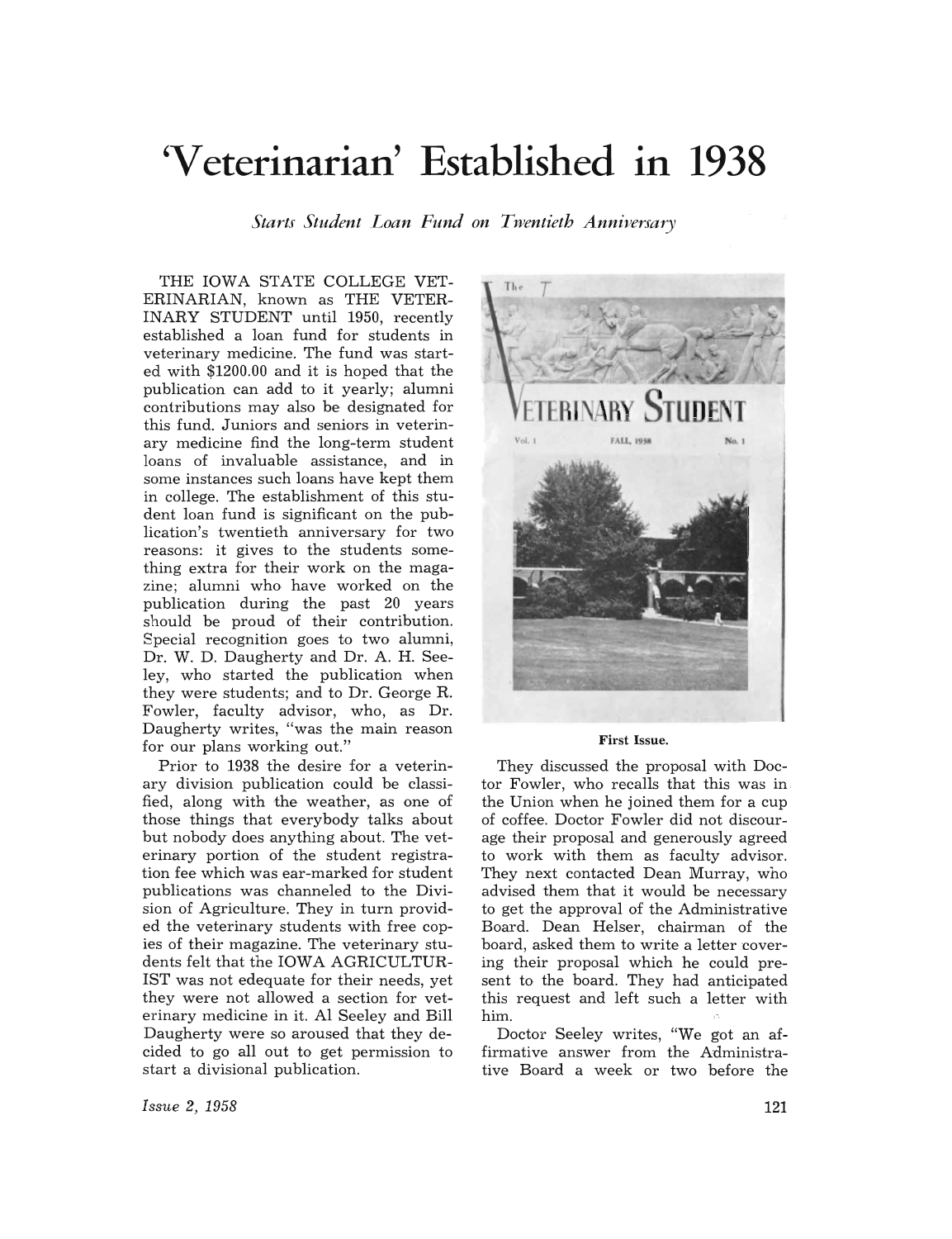

Dr. George R. Fowler Faculty Advisor 1938-

State Annual Veterinary Convention in Des Moines. Now we were in business and really started to dream. We decided to go to the convention and sell advertising in our non-existant publication to the commercial representatives that would be present. In the meantime, we had discussed our problem with the Dept. of Journalism and the Collegiate Press and had a rough idea of the cost for different types of publications." They decided on the digest size for the publication and to sacrifice size and circulation for quality of paper and printing. They felt that the ultimate prestige of the publication would be greater if it were a quality product from the beginning. They were able to sell sufficient advertising at the convention and elsewhere to assure the first issue.

The first office was established in a boxstall in the old clinic building; planks on saw-horses were the first desks. Bill Daugherty owned a typewriter and had had a course in journalism, so he became editor. Bill Seeley was the first business manager. First expenses came out of their own pockets. They quickly recruited an editorial and a business staff so there would be an experienced group to carry on after their graduation.

It was assumed by the faculty that a mimeographed publication was being run off. Doctor Seeley writes, "We were a proud pair the evening we picked up the first issue at the printers, but our pride was due for a fall. We were busy stuffing the mailing envelopes when we decided to put a copy in each faculty members' mail box, so they would have their copy when they arrived in the morning. This we did, and were busy again stuffing envelopes when a custodian came to the 'office' and said the Dean wanted to see us. In the short time that had intervened Dean Murray had found his copy and scanned it from cover to cover. When we reported to him he appeared very upset. His first remark was that he had enough experience in the publishing field to know that this publication had cost money, and he wanted to know who was going to pay for this one. We assured him it had already been paid for and that we were still solvent. We did not go so far as to say that the balance was about 19 cents, though. We had intentionally procured the maximum number of copies of the first issue that the



Col. A. H. Seeley - first business manager. *Iowa State College Veterinarian*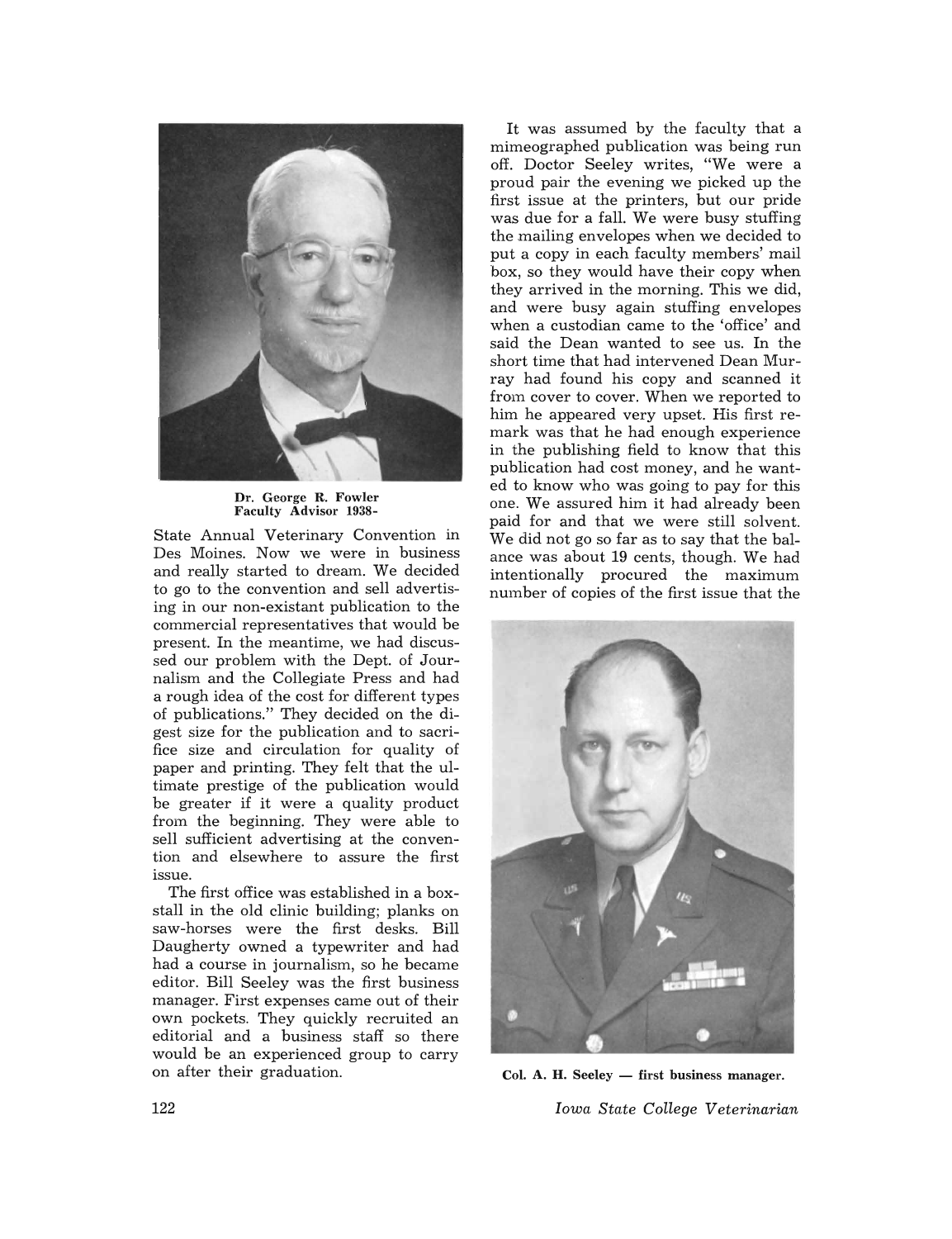

 $Dr.$  W. D. Daugherty  $-$  first editor.

budget would afford. These copies were mailed to alumni, colleges, libraries, and commercial houses to solicit advertising and subscriptions. We ended the first year with a growing circulation and a modest balance in the bank. During this year the student AVMA chapter voted to adopt the publication, thus giving it the official status of representing the students rather than a free-lance enterprise."

From this bold start by two ambitious students, the IOWA STATE COLLEGE VETERINARIAN has fixed itself securely in veterinary medical literature. With a circulation reaching to 1600 it is distributed over the entire United States and into many foreign countries. Although a student publication, the faculty contribute much to its success. Students working on the publication today are well-aware of Doctor Fowler's guiding hand.

What became of Drs. Daugherty and Seeley? Dr. W. D. Daugherty is with the USDA, Animal Disease Eradication Division, serving as a district veterinarian in

*Issue* 2, 1958

17 counties in northeastern Indiana. He and Mrs. Daugherty live on a farm at Route 9, Huntington. They have one son, Dave, who is in high school.

Dr. A. H. Seeley married Marjorie Pettinger, '39, in 1940. In 1939 he reported to Randolph Field, Texas. He remained there until 1944 when he went to China and joined the Chinese walking army, which was actually the Chinese Combat Command. Since, he has been stationed in Texas, Wyoming, Nebraska, Iowa, New York, Pennsylvania, and Washington, D. C. Recently he was assigned to the Subsistence Division of the Quartermaster General's Office. Colonel Seeley's address is 5013 Forest Haven Drive, Alexandria, Va.

### **ALPHA ZETA**

Alpha Zeta, honorary fraternity for , tudents in agriculture and veterinary medicine, initiated eight students of veterinary medicine into their Wilson Chapter during the past year. Juniors accepted are: William Speer; Robert Klindt; Carl Graham. Seniors are: Lawrence Birchmier; Les Classick; Curt Sander; Warren Bohnhoff; Robert Billiar.

Francis Copeland, '58, is serving as treasurer of the Iowa State chapter.

### **CHRISTMAS PARTY**

The annual student-faculty Christmas Party of the Iowa State Chapter of the Junior American Veterinary Medical Association was given on Dec. 13, 1957, in the Great Hall of the Memorial Union. The course of the evening was cleverly engineered by master of ceremonies, Bill Dubbert. Entertainment was capably furnished by Dr. Lovell and the men and wives of the junior and freshman classes. Several valuable door prizes were given, including three hams. The evening was highlighted by the appearance of Santa Claus (Phil Finney) with sacks full of candy for the delighted children. Coffee and doughnuts were served at the close of the program.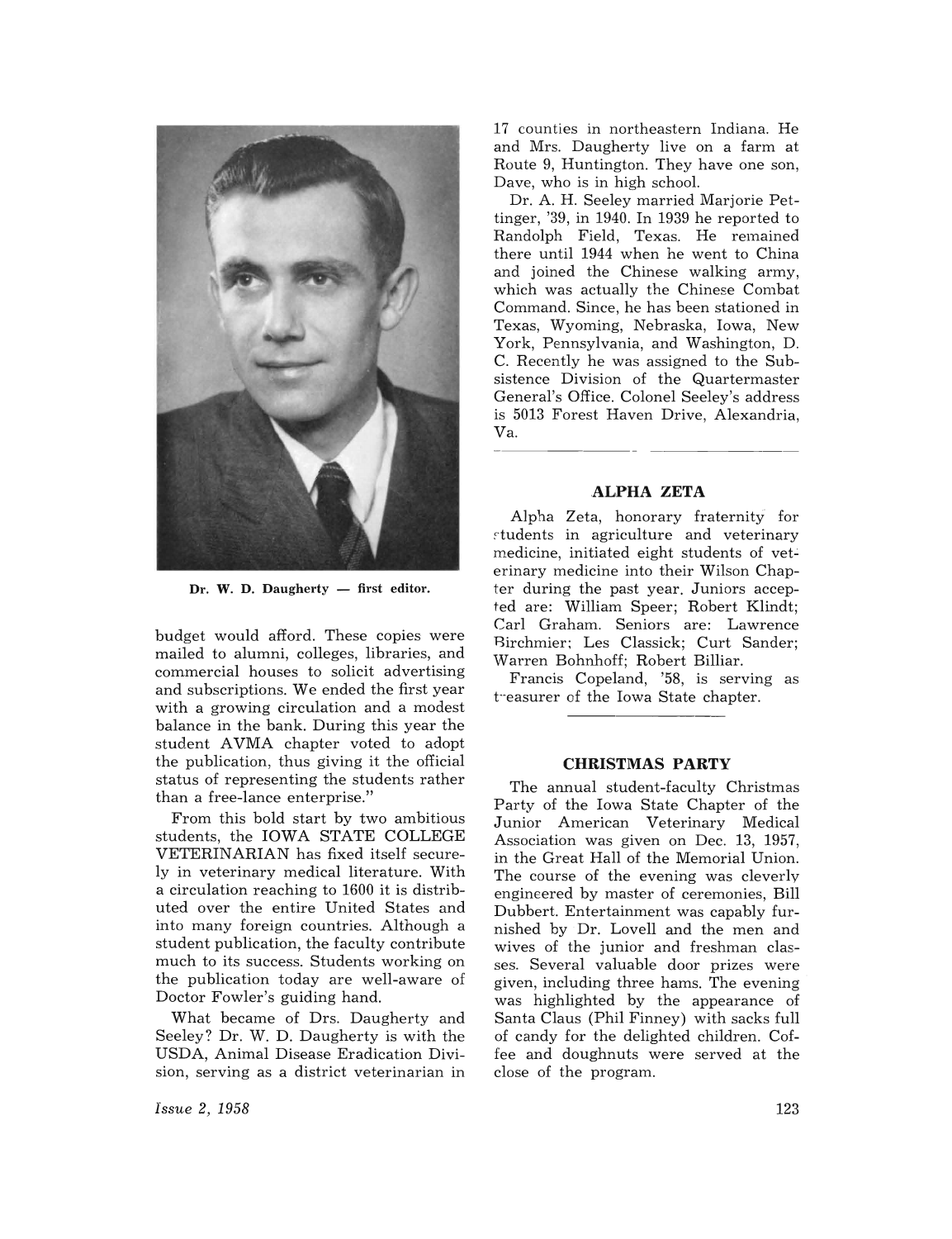*What*  $\mathcal{S}_3$  *Your Opinion?* 

Craig Larson, '58

### INTERVIEW QUESTION

What is your opinion of the following possible curriculum change?

Rather than have a 3-month break between the junior and senior years, classes would be held, thus concluding formal class work in March. This would allow the seniors to get out in the spring and possibly serve a 3-month internship, thereafter returning for graduation.

### ANSWERS

Wayne Steckelberg, '58: Although there are obvious advantages to ending class work in March, I feel the disadvantages outnumber them. The months between





Steckelberg Christensen

the junior-senior year spent with a practitioner tend to stimulate thinking along more practical lines and make the senior year more applicable. Also, many seniors establish contacts during the summer which later lead to employment. Possibly, giving the juniors more responsibility during the spring quarter in clinics, and allowing the seniors ample opportunity to find jobs would be more advantageous to both classes.

Walt Christensen, '60: I am opposed to this change because it seems like an anticlimax to be through with classes in March, then graduate in June. I believe a 3-month vacation from classes is welcomed after the junior year and this socalled internship can be obtained at this time.

William Pewsey, '59: My first impression of the proposed change was of hearty approval because of the opportunity to intern after having received all of the formal schooling. However, I think the disadvantages of continuous bookwork for 18 months and the added cost of maintaining classes throughout the summer





Pewsey Hamilton

more than offset the advantages. I feel summer work with a practitioner between school years is a valuable aid to the formal education.

James Hamilton, '61: I think such a proposal could benefit us greatly, depending upon what we did during the period of internship. If we were allowed to work in various branches of veterinary medicine, we might find that our interests lay in an area we had not preivously considered. True, it would create a hardship for those depending upon summer work to aid them the following school year, but I feel the experience gained would offset this difficulty. Experience thus obtained would enable us to represent our profession more adequately.

*Iowa State College Veterinarian*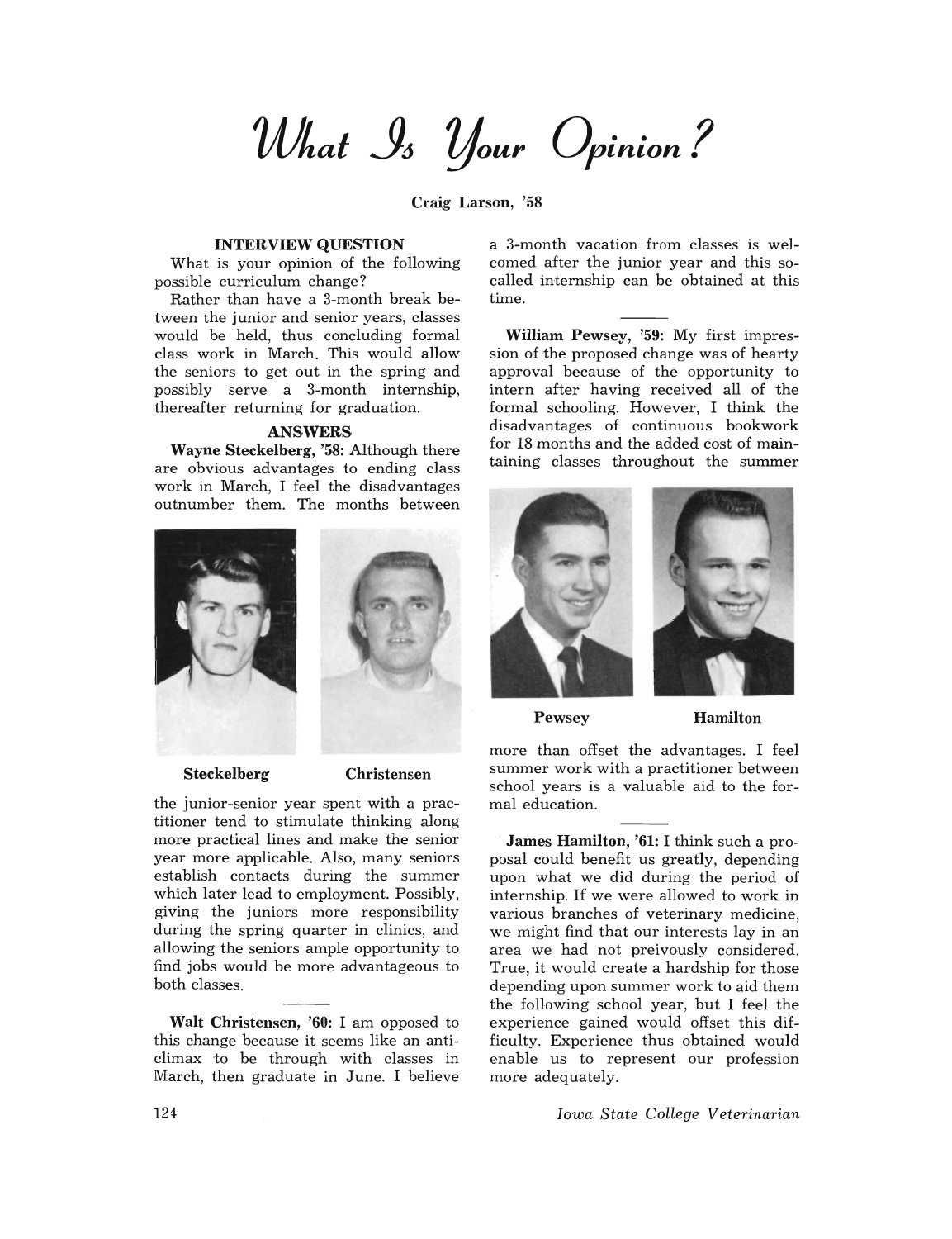### PHI KAPPA PHI

Only two seniors in veterinary medicine were initiated into Phi Kappa Phi, all-college honorary fraternity. Students in the upper one-sixteenth of the graduating class were eligible. Russell Schelkopf and Roger Hogle hold this honor.

### VEISHEA 1958

Plans for the Division of Veterinary Medicine's contribution to Veishea of 1958 are being formulated. The openhouse committee for the division consists of the following: co-chairman, Bob Conway and Clarence Fritz; business manager, Jim Collins; publicity chairman, Glen Carter; secretary, Marilyn Carr; faculty advisor, Dean 1. A. Merchant.

The openhouses this year will be built around the theme, "Honor to the Past, Vision to the Future," in compliance with the centennial year at Iowa State College. Veishea will be held on May 15, 16, and 17.

THE EFFECT OF AUREOMYCIN, IN  $\rm\,I\!\!\!I\!\!\!I$  the ration of fat lambs, on PNEUMONIA AND PRODUCTION. Aureomycin added to a pelleted ration in tests involving utility-type feeder lambs did not have any effect in controlling pneumonia. Lambs fed Aureomycin did benefit in average daily gain, feed utiliza· tion, speed of finishing and cost per 100 pounds of gain. Those lots fed 10 mg. per pound of feed and especially those fed Aureomycin continuously gave the best results. The addition of Aureomycin did not alter carcass grades or yields.

Furazolidone, a nitrated furan effective against micro-organisms and used in animals and man, caused abortion in mice with oral doses as low as 0.75 gram per kilogram of body weight. Its apparent toxicity was against the embryo.



*Issue 2, 1958* 125

McGowan, B., Weir, W. C. and Cameron, H. S. The effect of aureomycin, in the ration of fat lambs, on pneumonia and production. The Cornell Veterinarian. 47:389-393. July, 1957.